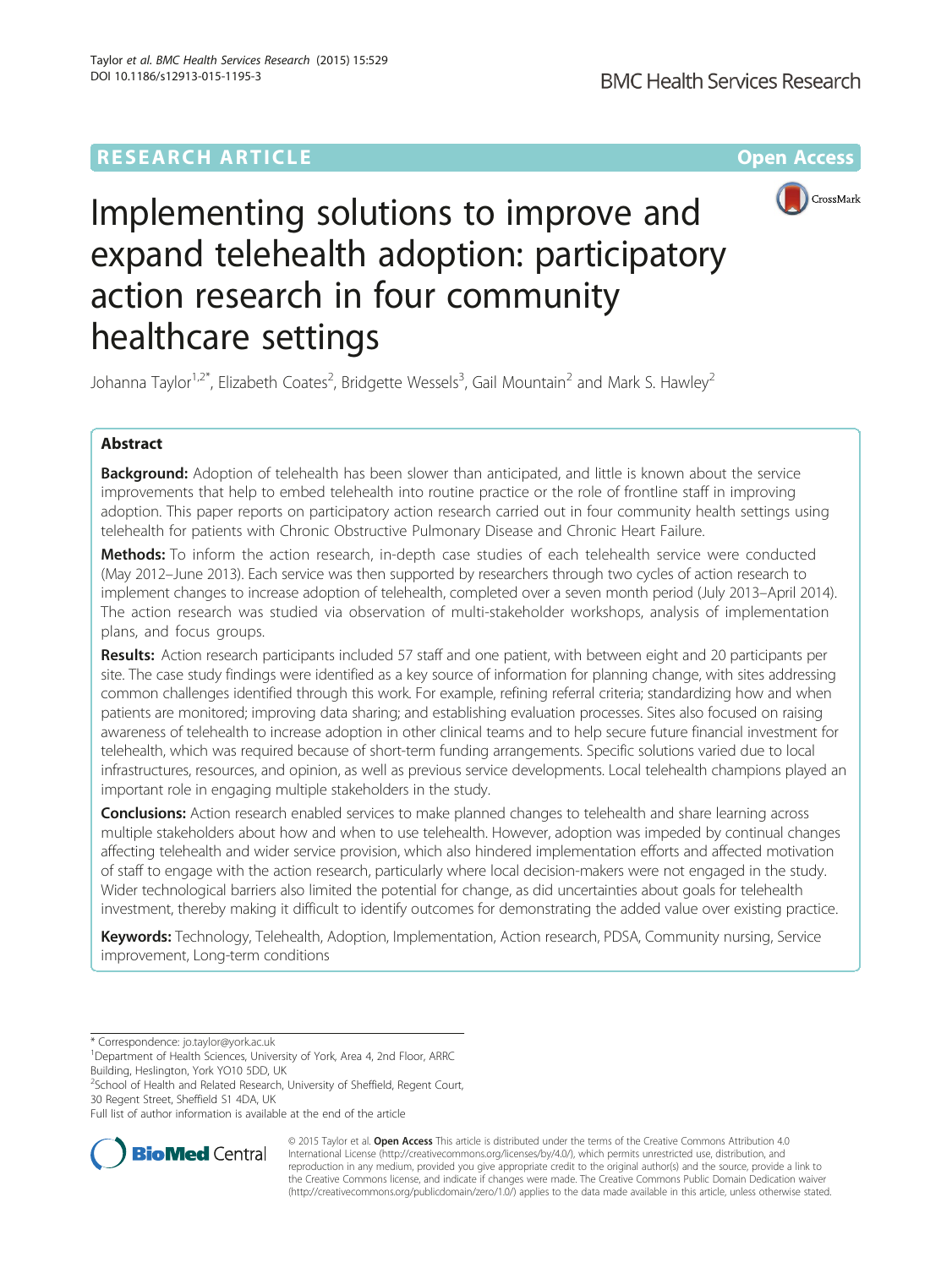# Background

Implementation of telehealth, defined as technologies that enable patients and clinicians to exchange information about their health state remotely [\[1](#page-9-0)], has suffered from slow adoption and 'pilotitis' in parts of the UK and Europe [[2, 3](#page-9-0)]. Reasons for the failure of telehealth to become part of routine care are multi-faceted, with the mixed evidence of cost effectiveness often cited as one of the leading factors [\[4](#page-9-0)–[6](#page-9-0)]. More specifically, inconclusive results from the Whole Systems Demonstrator trial in England are often referenced in discussions about the inability of telehealth to be scaled up in the UK [\[7](#page-9-0)–[9](#page-9-0)]. One of the challenges to evaluating the effects of telehealth relates to the limited knowledge of how factors affecting both adoption, which we define as the 'processes involved in making the decision to use the technology…located at different levels (individual, organizational, regional, national)' ([\[10\]](#page-9-0): p96), and implementation, which we refer to as the 'active and planned efforts to mainstream an innovation within an organisation' ([\[11\]](#page-9-0): p582), may influence the results [[1](#page-9-0)]. However, little research has examined the on-going processes of implementing telehealth or focused on how challenges can be overcome to increase adoption and embed telehealth into routine care [\[2](#page-9-0), [12](#page-9-0), [13\]](#page-9-0).

More recent studies have started to identify barriers affecting implementation, which include limitations of telehealth equipment, technological and organizational barriers to sharing patient data and working across service boundaries, low staff awareness and engagement, increased staff workload, inefficient resources to support service delivery, difficulties assessing patient suitability for telehealth, and uncertainty about the structures and processes that are required to monitor patients remotely [[14](#page-9-0)–[17](#page-9-0)]. Whilst certain barriers affecting adoption are specific to telehealth, other identified factors are evident in research examining adoption of new innovations more generally [\[18\]](#page-9-0). For example, fear of increased workload and concerns about job roles and patient care, not involving frontline staff in planning and service design, poor staff training, and conversely, the importance of frontline champions who can help to increase awareness and spread success [\[11](#page-9-0)].

For telehealth, the range of devices and applications that are now available, and the multiple stakeholders and mechanisms involved in any single service adds further complexity to implementation, and consequently to the challenges of normalizing into healthcare delivery [[4\]](#page-9-0). Each implementation of telehealth is both unique to the specific clinical setting and patient population, but also to the service design and specification [\[6](#page-9-0)]. Local configuration and management of health and social care provision also shape deployment and implementation of new technologies [[1\]](#page-9-0). Moreover, because there are competing visions and goals for telehealth [\[19](#page-9-0)], there are

resulting mixed opinions about what it should and can achieve [[15\]](#page-9-0). This highlights the social complexities surrounding both the intervention and the system into which it is introduced [[20\]](#page-9-0), and raises additional questions about evaluation when what we are deploying is ambiguously defined.

Examining the active and planned efforts to implement telehealth in different healthcare settings, and identifying solutions to address identified barriers to normalizing telehealth, is therefore essential if we are to inform the development of local services that can avoid current pitfalls and problems, and to help design future studies that can better examine effectiveness. A recognized challenge of moving from research to practice is that pilots and trials are often time-limited, with little consideration to what will happen beyond completion [\[3](#page-9-0)]. Current research has focused more upon measuring clinical outcomes and describing patient experience within the context of randomised controlled trials [\[7](#page-9-0)–[9, 12\]](#page-9-0), but few studies have examined the implementation of telehealth within routine care, or the efforts to use telehealth over an extended time period. This paper reports the findings of a two-phase action research study, which aimed to identify the factors affecting telehealth adoption, and test solutions to address prioritized areas for improvement and expansion.

# **Methods**

## Study design

In-depth qualitative case studies were conducted to inform the development of a programme of participatory action research to improve adoption of telehealth, carried out using principles of the Plan Do Study Act (PDSA) service improvement tool [\[21](#page-9-0)]. The research took place within four community nursing settings using telehealth to monitor the symptoms of patients with Chronic Obstructive Pulmonary Disease (COPD) and Chronic Heart Failure (CHF) who were living at home. These conditions were selected for the study because they are two of the most common long-term conditions for which telehealth is currently used [\[6](#page-9-0)].

It is important to note that, given the emergent nature of the evidence base regarding clinical and cost-effectiveness of telehealth, the researchers approached the action research from a neutral position on the issue of whether telehealth should be expanded. The researchers recognise the implicit complexity of maintaining a neutral standpoint, particularly as the research rationale set by the funders was to identify solutions to help mainstream telehealth. To manage this complexity, and in keeping with the principles of participatory action research, participants in each site were encouraged to draw upon the case study findings and their own local knowledge of their telehealth service to select actions to test as part of the study, and to define and assess improvement as part of this process.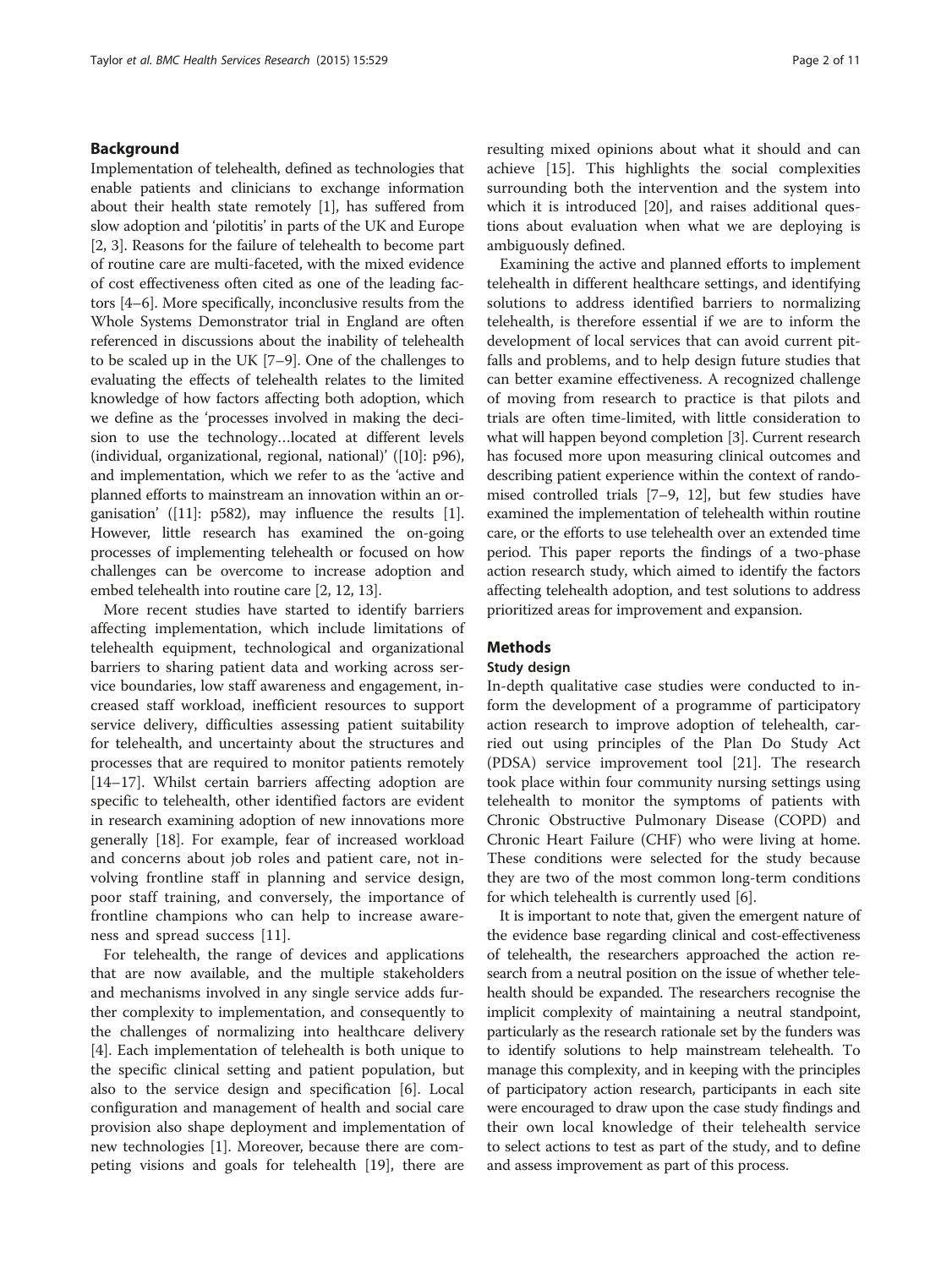# Study sites

Each setting included community matron and specialist nursing teams who case manage patients with COPD and CHF, and who were using telehealth to monitor patients' vital signs and symptoms. The sites varied in size and organizational structure, and caseloads held by different teams. The sites also differed in terms of when telehealth had been introduced, the number of units available and in use, and the stakeholders involved in management and delivery (see Table 1).

The telehealth equipment provided to patients to monitor their symptoms varied by functionality and complexity, and had been purchased or leased by different technology suppliers in each site. One site used smart phone and mobile broadband technology; others used specialist telehealth units and either wireless or wired connection in patients' homes. All units utilized vital sign peripherals (e.g. blood pressure cuffs, weighing scales) and asked questions on screen about a patient's health and symptoms. Units automatically uploaded patient data to a secure online platform owned by the technology provider, which compared patients' readings against individual parameters and generated alerts for patients whose symptoms indicated a potential problem.

All sites checked the system daily for alerts, and had developed a triage system to make sure that patients who required clinical input would be contacted by their

| Table 1 Study site characteristics |  |
|------------------------------------|--|
|------------------------------------|--|

| Research site identifier                               | Site A | Site B | Site C | Site D |
|--------------------------------------------------------|--------|--------|--------|--------|
| Telehealth deployment                                  |        |        |        |        |
| Year of introduction                                   | 2007   | 2009   | 2006   | 2010   |
| Equipment purchased (P) or leased (L)                  | P      | Ρ      | L      | P      |
| No. of telehealth units available for use <sup>a</sup> | 165    | 79     | n/a    | 40     |
| No. of telehealth units in use <sup>b</sup>            | 104    | 39     | 200    | 34     |
| Referral routes into telehealth                        |        |        |        |        |
| Community matrons                                      | ℐ      |        |        |        |
| Case managers                                          |        |        |        |        |
| Specialist respiratory nurses                          |        |        |        |        |
| Specialist heart failure nurses                        |        |        |        |        |
| GPs                                                    | ✓      |        |        |        |
| Telehealth stakeholders                                |        |        |        |        |
| NHS community healthcare provider                      |        |        |        |        |
| NHS hospital trust                                     |        |        |        |        |
| Clinical commissioning group                           |        |        |        |        |
| Equipment manufacturer                                 |        |        |        |        |
| Local authority                                        |        |        |        |        |
| Community interest company                             |        |        |        |        |
| Private company                                        |        |        |        |        |

<sup>a</sup>Estimates from case study data

<sup>b</sup>At end of data collection period in phase one

community nurse. The daily monitoring and first line triage of patients using telehealth varied across the sites and over time as the services developed, using registered nurses, clinical support workers, administrative staff, or outsourcing the role to a telehealth company or local authority.

## Ethical approval

The South West–Frenchay National Research Ethics Committee in the UK granted ethical approval for the study (reference 13/SW/0036). Access to NHS sites was granted via local NHS research offices, and for participating local authorities, community interest groups and private companies via internal governance procedures.

# Phase one – case studies

In-depth case studies were carried out to examine referral and care pathways for telehealth; explore usage and acceptance among staff and patients; and to identify factors affecting telehealth adoption. Detailed findings from this work are reported elsewhere [[15](#page-9-0)]. The case studies also helped to identify the main stakeholder groups involved in telehealth and were a resource to inform the development of solutions to improve telehealth in phase two.

Purposive sampling strategies were used to gather views from different stakeholders, who were defined as 'an individual or organisation that can affect or is affected by [telehealth]' ([\[22\]](#page-9-0): p751). Across the sites, a total of 105 staff and 40 patients (with 12 carers contributing) were interviewed between May 2012 and June 2013 (see Table 2). The study employed a semistructured interview guide to cover topics identified from an earlier systematic review of factors affecting staff adoption of telehealth [\[12](#page-9-0)]. Other documentary sources were also analyzed, for example referral guidelines, local evaluations of telehealth and standard operating procedures. Thematic analysis of data utilized the Framework approach [[23](#page-9-0)], and primarily focused on identifying factors affecting telehealth adoption.

|  |  |  | Table 2 Case study participant types |  |
|--|--|--|--------------------------------------|--|
|--|--|--|--------------------------------------|--|

| Participant type                         |    |    |    | Site A Site B Site C Site D Total |     |
|------------------------------------------|----|----|----|-----------------------------------|-----|
| Registered community nurses <sup>a</sup> | 15 | 13 | 12 | 18                                | 58  |
| Other frontline staff <sup>b</sup>       | 4  | 4  | 3  | 5                                 | 16  |
| Clinical leads and service managers 2    |    | 0  | 6  | 2                                 | 10  |
| Other managers                           | 6  | 6  |    | 2                                 | 21  |
| Patients                                 | 9  | 6  | 12 | 13                                | 40  |
| Carers                                   |    | 1  | 4  | 6                                 | 12  |
| Total                                    | 37 | 30 | 44 | 46                                | 157 |

<sup>a</sup>Included community matrons, specialist nurses, case managers, district nurses <sup>b</sup>Included GPs, clinical support workers, telehealth installers, call handlers, administrators, technical staff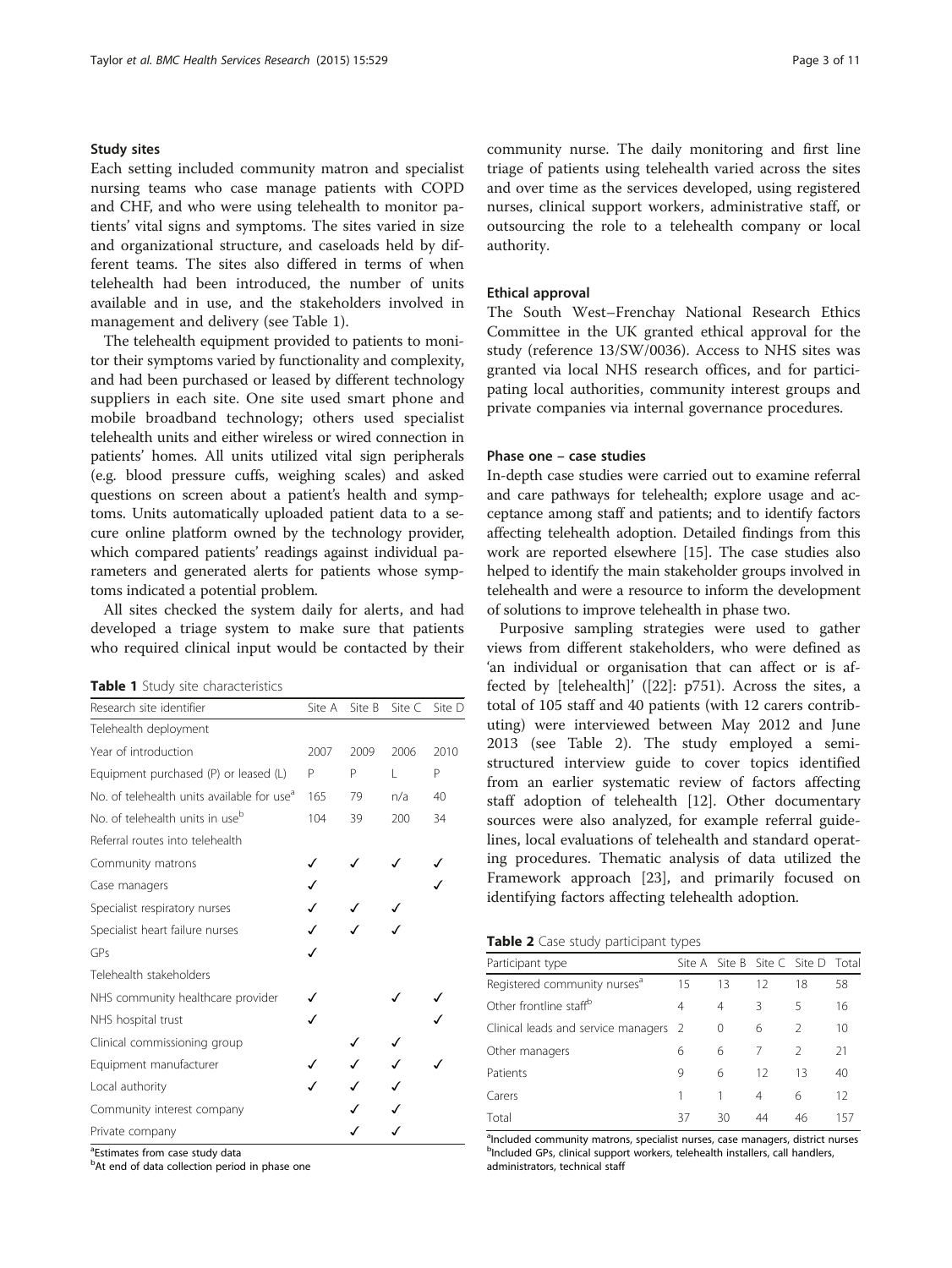#### Phase two – participatory action research

The second phase comprised a seven month programme of action research in each study site, conceptualized as 'the study of a social situation carried out by those involved in that situation in order to improve both their practice and the quality of their understanding' ([\[24](#page-9-0)]: p8). Two researchers worked in partnership with participants in each site as they planned, tested and evaluated solutions that they identified and agreed would help to improve telehealth adoption. The PDSA approach was employed to structure the action research around making improvements to their existing telehealth service, while still facilitating stakeholder engagement and shared learning [\[21](#page-9-0)].

One of the central features of PDSA is that more than one cycle takes place [[25](#page-9-0)]. In this study, two threemonth cycles of PDSA and a series of multi-stakeholder action research workshops were planned in each site, which created opportunities for shared reflection and action; a principle that is central to action research [\[26](#page-9-0)]. The workshops were held at the beginning of the action research (Month 1), at the mid-point following the first cycle (Month 4), and at the end following the second cycle (Month 7).

The main purpose of the initial workshop was to develop an implementation plan (PLAN). To facilitate this, participants were presented with findings from the case studies after which a whole group discussion was convened to identify, agree, and plan activities for the action research. To ensure that the work would be feasible, sites were asked to select approximately three to six actions. For each action, an Action Inquiry Group (AIG) was established, with members completing a detailed implementation plan of how the work would be carried out and evaluated, including identifying outcomes and data that could be collected for evaluation. AIG leads were given responsibility to take forward the plan during the subsequent three month cycle (DO), and review progress and summarize any learning in order that the action research could be evaluated (STUDY).

The purpose of the second workshop was to review and reflect on the work carried out, and either extend, discontinue or modify plans for the next cycle (ACT). In the final workshop, participants were asked to review the success of the action research and assess the feasibility of implementing changes that had been piloted, which is a central component of PDSA and reflects the iterative nature of service improvement methodology [\[27](#page-9-0)].

# Action research participants

To recruit participants, the researchers worked with site collaborators and local telehealth champions during the transition from phase one, in part to maintain engagement and also to maximize opportunities for multistakeholder involvement in phase two. All case study

participants who expressed an interest to take part in phase two, and other individuals identified by the site collaborators as key stakeholders, were invited to take part by attending the first workshop in which information was provided and written consent obtained. Table 3 shows that 57 staff and one patient agreed to take part in the action research, with between eight and 20 participants in each site. Staff members included commissioners, service managers, nursing and other frontline staff.

Although patients and their carers were not excluded from phase two of the research, only one of the AIGs in site B included a patient representative, who was only able to attend the initial workshop. The implementation plans for all sites focused upon service design and delivery issues, and given that patient acceptance was not perceived as a major barrier to adoption in the participating services [[15](#page-9-0)], the site collaborators decided that it was not ethically appropriate to explicitly include patients and carers. Many of the issues to be addressed in phase two highlighted the uncertainty of and problems within the telehealth services, and collaborators were concerned how this would affect patients who relied on telehealth as part of the care they received.

## Data collection and analysis

The action research was completed between July 2013 and April 2014. To examine both the process and outcomes of the action research, the study employed a combination of observation, primary data collection, and participant and researcher reflection. Two researchers worked together throughout the study period, working closely with AIG leads to enhance opportunities for reflection and interpretation. Reflective discussion during each workshop and during regular de-briefing sessions for the researchers formed part of the analytical process. Field notes from workshops and communication with participants outside of the workshops also formed a central element of the observation work, and implementation plans were updated to review progress of individual actions.

|  |  |  | Table 3 Action research participant types |  |
|--|--|--|-------------------------------------------|--|
|--|--|--|-------------------------------------------|--|

| Participant type                              |    |   |    | Site A Site B Site C Site D Total |    |
|-----------------------------------------------|----|---|----|-----------------------------------|----|
| Community matrons and<br>nurse specialists    | 8  | 4 | 5  | 4                                 | 21 |
| Other frontline clinical and<br>support staff |    |   | 7  |                                   | 16 |
| Clinical leads and service managers 5         |    |   | 3  | 5                                 | 14 |
| Other managers                                | 0  |   | 5  | 0                                 | 6  |
| Patients                                      | 0  |   | 0  | 0                                 |    |
| Carers                                        | 0  | 0 | 0  | 0                                 | 0  |
| Total                                         | 14 | 8 | 20 | 16                                | 58 |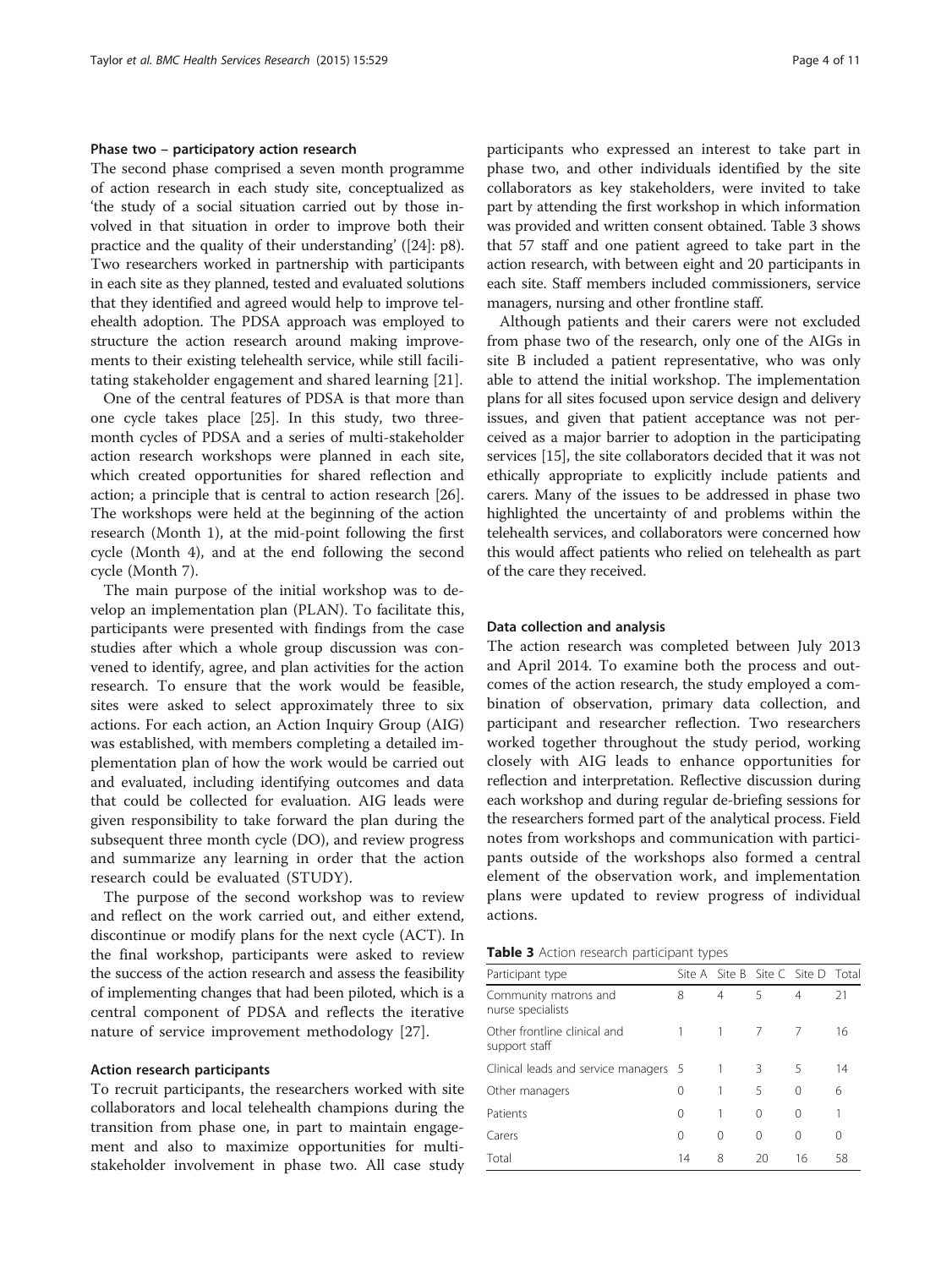During the final workshops at each site, a focus group was conducted to discuss how successful the action research had been in taking forward service improvements, and to identify other changes affecting telehealth implementation during the same timeframe. Separate consent for the focus groups was taken at the beginning of the workshop, and a topic guide was used to structure group discussions. In total, 28 people participated in the focus groups, which each included between four and nine participants (see Table 4). Focus groups, which lasted approximately 90 minutes, were audio-recorded and transcribed verbatim. Data were analyzed thematically, which involved extracting key themes from across the data and examining relationships between themes to identify enduring barriers to normalizing telehealth into routine care.

# Research quality

The research used a standardized approach to data collection in phase one and phase two, and an audit of processes was kept to create dependability [[28\]](#page-9-0). Respondent validation was the key mechanism through which credibility of the research was assured, with key findings of each phase shared with all participants, and at multistakeholder workshops in each site where they were corroborated by those attending. In phase two, reflexivity within the research team, and between the researchers and action research participants, facilitated a critical and open approach to data analysis and interpretation, which is an important marker of quality in action research [\[29](#page-9-0)]. The final focus group conducted with phase two participants has provided further assurance of the authenticity of the findings generated from this research.

# Results

All sites identified five or six actions that would be feasible and were agreed as important to work on during the action research window. Individual AIGs were established for each action during the first workshop, each with between one and four members. All sites completed both cycles of PDSA, although some actions were discontinued in cycle two due to the limited progress made or other changes happening outside of the study. Although 58 people took part, participation shifted over time due to new emerging stakeholders and also the

Table 4 Action research participants per workshop

| Number of participants attending Site A Site B Site C Site D Total |    |        |     |    |    |
|--------------------------------------------------------------------|----|--------|-----|----|----|
| Workshop One                                                       |    | h      | 1() | 14 | 38 |
| Workshop Two                                                       |    | $\sim$ | 13  |    | 34 |
| Workshop Three (focus groups)                                      | 6  | 4      |     |    | 28 |
| Total participants per site                                        | 14 | 8      | 20  | 16 | 58 |

challenges to some frontline nursing staff of being able to attend all meetings. Participation therefore varied from four people attending a workshop to 14 (see Table 4).

Implementation plans indicated seven main areas of work: 1) establishing a telehealth pathway; 2) improving patient assessment and review; 3) improving service delivery; 4) improving data sharing and access; 5) raising awareness of telehealth; 6) improving evaluation of telehealth; and 7) securing financial investment for telehealth. Table [5](#page-5-0) indicates which sites worked on solutions to address these areas.

The following sections provides a summary of the work undertaken and the challenges encountered. Staff quotations from the focus groups are used to illustrate findings throughout.

#### Establishing a telehealth pathway

All four sites chose to work on standardizing referral and discharge procedures, and clarify the duration of patient telehealth usage. This was to provide clarity about which patients were suitable for telehealth, and to address concerns that some patients no longer needed telehealth but had become dependent on the service. In the first cycle a period of further learning was initiated to help identify referral criteria, goals for use and discharge options. As part of this process, three sites developed step-down options (lower-level monitoring) to ensure that patients could be offered a staged approach to discharge. The second cycle provided an opportunity, in two sites, to pilot these options, which involved discharging some long-term users from the service. In one of these sites, this new practice was introduced following the action research.

"We have offered some step down, so we've offered lean peripherals for patients and we've also offered telephone support calls. And it's worked really well hasn't it, for a lot we don't need the peripherals because they've got their own." (Site A participant)

Two sites also piloted new electronic referral forms in cycle two. Feedback revealed difficulties with interoperability between different electronic systems and restrictive data sharing protocols, which meant that some clinical teams could not access the new form. Participation of IT staff in the action research helped to identify potential solutions to address this, which were to be introduced following the end of the study.

#### Improving patient assessment and review

All sites chose to improve the process for assessing and reviewing telehealth users to ensure efficient use of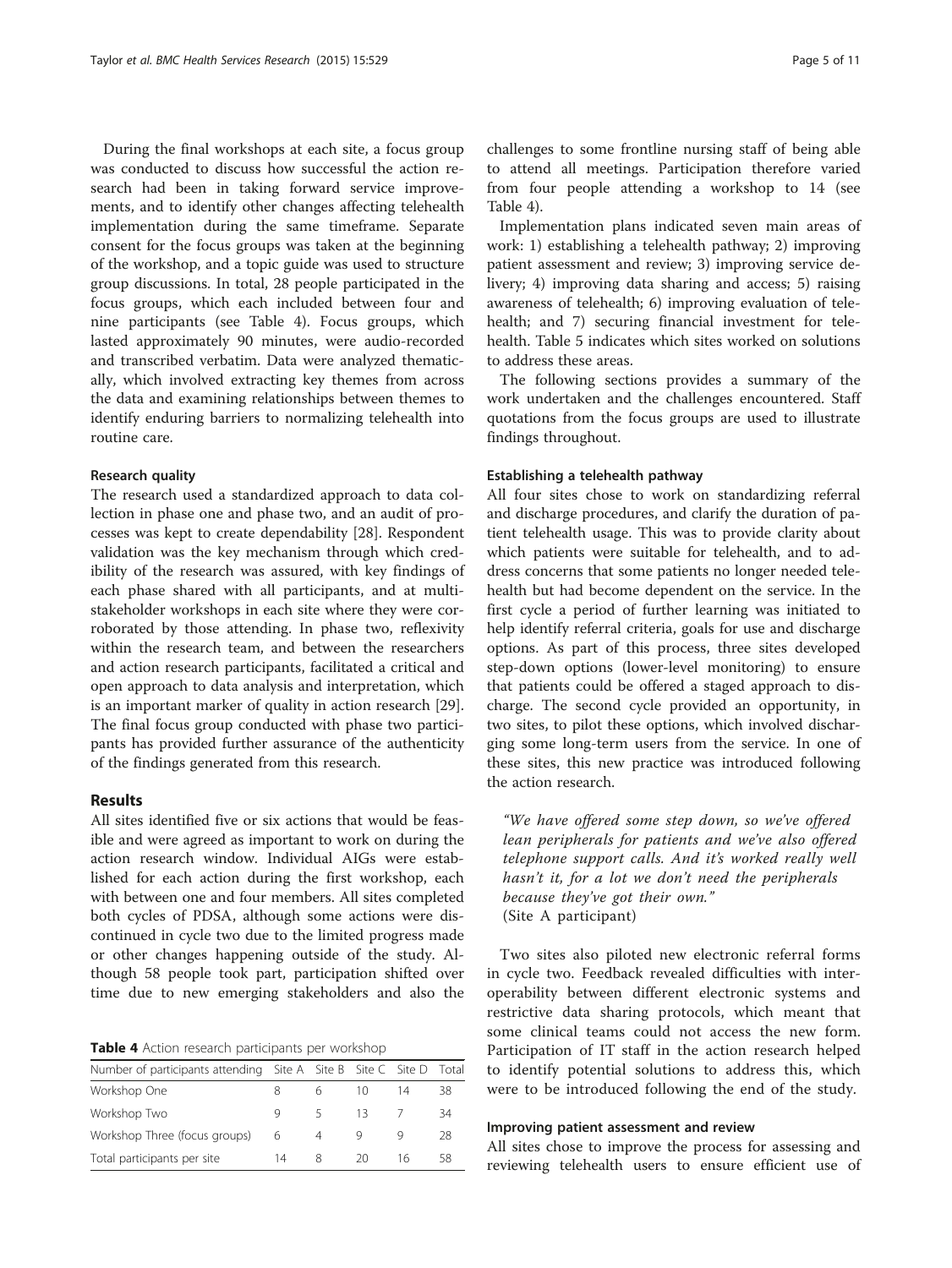<span id="page-5-0"></span>

|  |  | Table 5 Main activities for action research by site |  |  |  |  |  |
|--|--|-----------------------------------------------------|--|--|--|--|--|
|--|--|-----------------------------------------------------|--|--|--|--|--|

| Type of Activity                                                                                           | Site A | Site B | Site C | Site D |
|------------------------------------------------------------------------------------------------------------|--------|--------|--------|--------|
| 1. Establishing a telehealth pathway                                                                       |        |        |        |        |
| e.g. establishing clear referral criteria and process; considering options for effective discharge         |        |        |        |        |
| 2. Improving patient assessment and review                                                                 |        |        |        |        |
| e.g. reviewing current caseload of patients to establish goals for use and examine telehealth activity     |        |        |        |        |
| 3. Improving service delivery                                                                              |        |        |        |        |
| e.g. improving monitoring and triage of telehealth patients; establishing new roles for telehealth work    | √      |        |        |        |
| 4. Improving data sharing and access                                                                       |        |        |        |        |
| e.g. opening up data channels, improving electronic patient record systems                                 |        |        |        |        |
| 5. Raising awareness of telehealth                                                                         |        |        |        |        |
| e.g. staff training and information sessions, championing, events to promote telehealth service            |        |        |        |        |
| 6. Improving evaluation of telehealth                                                                      |        |        |        |        |
| e.g. capturing telehealth activity on patient record system, identifying and agreeing outcomes to measure  |        |        |        |        |
| 7. Securing financial investment for telehealth                                                            |        |        |        |        |
| e.g. working with commissioners and industry, scoping out equipment needs for a future sustainable service |        |        |        |        |

resources. This included collecting additional information from referring clinicians at assessment to identify goals for use and specify a date for review.

"Now we do say to [patients] that it's either for six weeks … so they know very well up front that it's not there as a long term … on the referral form we've got now length of time and when we have put a couple of new patients on … we have put a review date on." (Site A participant)

To help determine how long patients should use telehealth for, all sites looked at the feasibility of introducing regular reviews. In the second workshop, participants identified a lack of clarity about what outcomes to measure and the limited availability of patient data as barriers to introducing this. Rather than abandon the activity, the researchers suggested completing an audit of current telehealth users to facilitate further learning, and worked with participants to design an audit template. The audit was completed in three sites during cycle two. Findings helped participants to identify which patients could be discharged from the service; what data to capture for reviewing patients; and how to refine existing referral and review criteria, for example, introducing a date for review of eligibility and options to share data across the patient's care record.

# Improving service delivery

Three sites aimed to improve the processes for monitoring and triage of telehealth patients. Each site had previously completed some standardization, and therefore targeted specific elements of their service that were not working efficiently, or where practice was variable. Case study findings helped to identify which processes needing improvement.

"I think the [case study] being an independent evaluation of how that kit was working, how it was used, was very useful because it was undermining a lot of the confidence in it, and if we'd actually just shouted about it, it would have been one provider shouting at another provider you know. Whereas it was an independent review of "is this working for patients?" … and it wasn't." (Site C participant)

Additional analysis to identify common barriers and facilitators across the four sites in phase one also proved valuable, highlighting potential solutions which other sites had successfully introduced to improve their telehealth service. For example, two sites considered the feasibility of introducing a clinical role for triaging patients and providing telephone support, which in one site was initiated at the end of the study. Participants were partly motivated by learning that this had been successfully implemented in another study site, which having already created a telehealth nurse role, focused on developing protocols for the shared accountability of care between community nursing and telehealth staff. These sites also explored options for offering telehealth to patients outside the community nursing service, using the telehealth nurse role to provide the daily clinical advice and signposting to other services that would be required to support these patients.

Although some progress was made in each site, service improvements were inhibited by difficulties securing investment for new roles and equipment to support improved processes. Features associated with the current telehealth equipment also acted as a barrier, with limited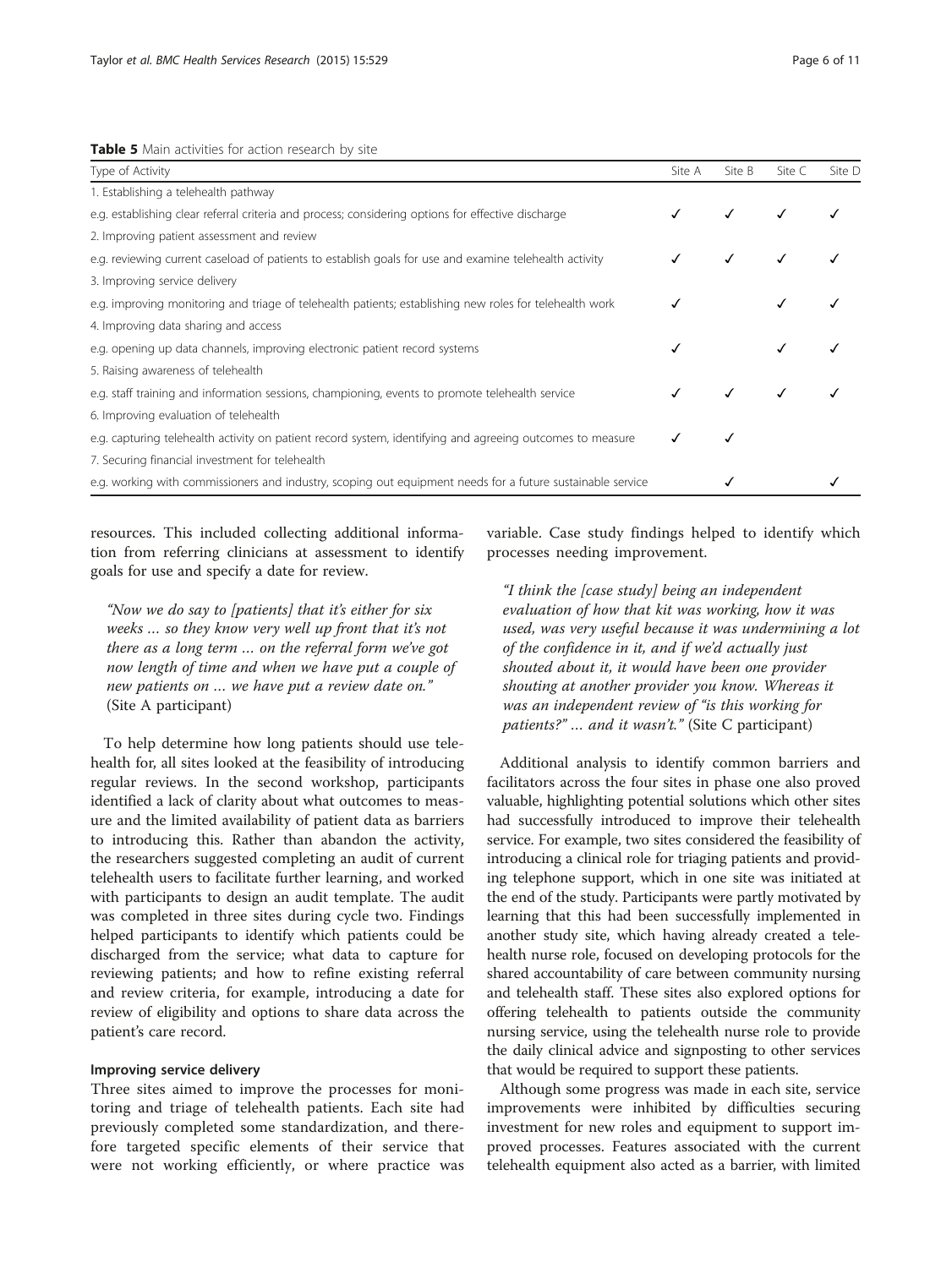flexibility and poor connectivity making it difficult to improve monitoring practices.

# Improving data sharing and access

Three sites worked on improving data sharing and access. Acknowledging that solutions to address the interoperability problems between monitoring software and electronic patient record systems were not readily available, participants considered other ways to reduce the additional workload associated with having to access two, and sometimes three, different systems. Other work focused on how to ensure that patient records were updated with monitoring information so that other clinicians involved in the care of a patient could access this information.

"The first thing we've put on the [referral] template is "can you make sure your records are shared?". We kind of built that in the template at the very beginning so hopefully it'll prompt referral and the records being shared…we can't make people press buttons, but it's there as a prompt." (Site D participant)

Two sites worked with the company who had developed the electronic patient record system and local NHS IT departments, and were able to create new templates and links for accessing telehealth software and capturing telehealth activity. Attempts to open up data sharing between the different clinical teams involved in telehealth were hindered by interoperability problems and strict data protection protocols within local NHS Trusts, which as a wider organizational barrier would take time to address.

# Raising awareness of telehealth

All sites were keen to raise awareness of telehealth and ideas for action included training sessions for nursing teams who were reluctant to use telehealth; working more closely with new clinical commissioning groups; and hosting events to promote telehealth to other clinical providers. Because of competing priorities, this work was difficult to achieve and in two sites was discontinued after the first cycle. There were also mixed opinions about promoting a service that was, at the time, under threat due to the difficulties of securing investment for the next financial year. There were other concerns about the potential impact of generating interest in a service that had limited capacity and also needed improvement. Consequently, all sites agreed to delay this activity until an improved service could be implemented.

"That would come with new kit … it's very difficult to do much work with what we've got at the moment. We can go out and do training on what we're using but it's limited in its application and that makes it a barrier in itself." (Site D participant)

# Improving evaluation of telehealth

All sites agreed that better evaluation was required to understand more about telehealth outcomes. However, only two sites chose to work on this activity. Divided opinions about the rationale for investment in telehealth created uncertainties about which outcomes to measure and consequently, while participants agreed that this work was important, they could not agree on how to take it forward. Strict protocols for data sharing acted as an additional barrier to evaluation, as it limited the potential for accessing relevant data. External service providers faced further restrictions, which meant that they were not able to obtain basic patient data for evaluation. Some participants expressed frustration about not being able to prove the benefits of telehealth during the course of the study, as they believed that this was required to convince local decision-makers to re-invest in the service.

"We can't even tell whether the patients are benefiting in terms of the four objectives we were set … We have got no access to that [data] yet. So it's kind of a catch 22 you know, we believe we are showing value and have some benefits for the patients." (Site C participant)

#### Securing financial investment for telehealth

The short-term funding of telehealth was identified as a barrier to implementation. To secure future investment, participants focused on establishing relationships with technology providers and local decision-makers; scoping out the potential of new technologies that were available; and identifying the needs of users and clinicians that could be addressed with telehealth. Only one site was able to secure financial investment during the study timeframe, and in two sites there were real concerns about the future of telehealth.

"We haven't got much time to influence the commissioners you see and, for me it is about keeping the pressure on if you like because if we don't and we don't realise the potential of what we need to invest in there will be very little put into future tenders." (Site B participant)

The continuous work of telehealth champions helped to engage local decision-makers and convince them of the benefits of telehealth. Local evaluations and patient case studies also helped to reduce uncertainty; however, the lack of robust data and evidence of benefit acted as an enduring barrier to securing financial investment. Uncertainty about the future of telehealth also affected the views of some participants, who expressed disappointment that their efforts to improve telehealth may, ultimately, be fruitless. Other participants reflected positively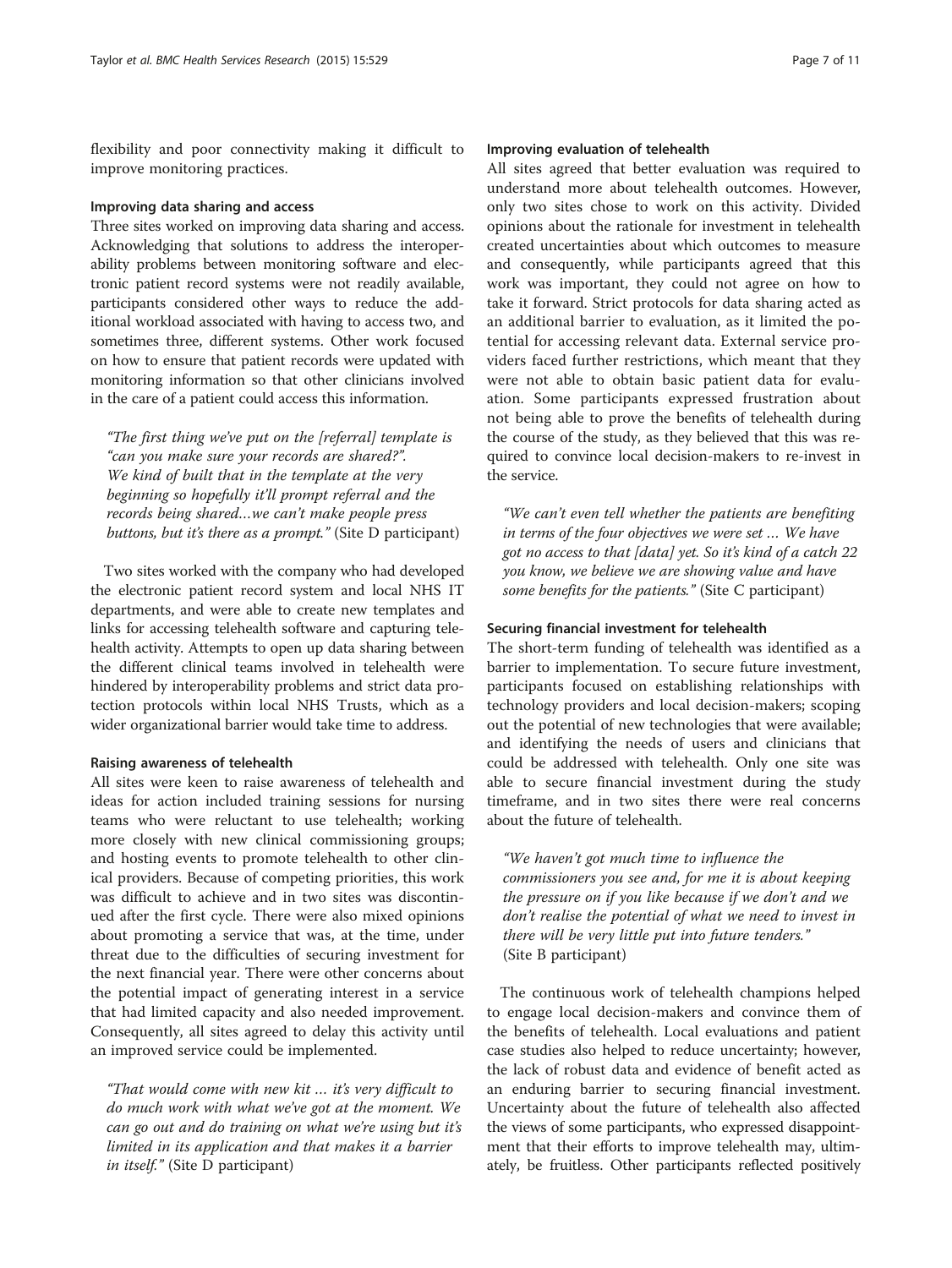on the action research process as a result of the shared learning and small improvements that had been achieved.

"I think we are better placed to know what we want and therefore we are not happy just to accept oh this is what we've got, we actually have a vision now of how we are going to utilize it, we've learnt as we've gone along, it's not been a complete waste of time…" (Site A participant)

# **Discussion**

Action research and PDSA are promoted as useful tools for studying implementation and for improving service quality [\[27\]](#page-9-0). Although a recent evaluation of improvement projects identified key challenges to achieving goals for change and showed mixed results of impact [[30\]](#page-9-0), findings from this study demonstrate the prospective value of combining case study and action research methodologies to achieve planned incremental improvements and standardization to an existing telehealth service, a process that can otherwise be constrained by the temporal and practical barriers imposed by everyday practice [[30\]](#page-9-0). Having said that, the potential for achieving change through action and cycles of improvement in this research was limited by the need throughout the study to determine the utility of telehealth and to prove evidence of benefit, which have both been identified elsewhere as key enablers for successful future integration of telehealth [[2](#page-9-0), [10](#page-9-0), [15](#page-9-0)].

Ambiguity about telehealth and what it could achieve was prominent throughout the study. Uncertainty about how to implement sustainable telehealth led some participants to question the value of improving a service that was unlikely to be normalized due to the short-term funding arrangements and challenges to securing future investment, a barrier also identified in other studies of telehealth implementation [\[13, 17, 31\]](#page-9-0). Still, other participants were more pragmatic and believed that, to be able to expand telehealth in the future, understanding what works and why is an important first step to improve adoption and, ultimately, to normalize the practice of delivering care with new technologies into clinical routine. This dilemma within the study between having to demonstrate feasibility and effectiveness, or workability, and at the same time seek to understand the factors that lead to successful implementation, or integration [[32\]](#page-9-0), is a central concern for implementation research [[32](#page-9-0)–[34](#page-10-0)], and one that is captured by May [[32](#page-9-0)], who draws attention to the social and political processes through which healthcare innovations are adopted, and subsequently normalised into practice.

May and Finch [[33](#page-9-0)], through examining processes of implementation, including e-health initiatives [\[35\]](#page-10-0), identified four generative mechanisms through which healthcare

innovations are normalised: coherence; cognitive participation; collective action; and reflexive monitoring. In this research, there was evidence of all four mechanisms in operation across the study sites. This was accelerated in phase two of the project by employing principles of participatory action research and PDSA, which served to create a shared and dedicated regular space for stakeholders to work together in driving forward service improvements and engage in continuous sense-making, a cyclical and reflective process through which coherence can be achieved [[36](#page-10-0)]. The role of researchers in the action research also helped to stimulate cognitive participation and reflexive monitoring, through employing facilitation skills as a mechanism to break down power structures between and within stakeholder groups and encourage collective planning and action. Additionally, drawing upon the case study findings and other research helped to stimulate the sense-making work associated with cognitive participation.

The underpinning PDSA approach in phase two helped to focus participants on making improvements, generating iterative cycles of collective action and reflexive monitoring. This shared practice of continuous sense-making also helped to shape plans for future expansion and evaluation of telehealth, and provided an opportunity to discuss uncertainties that remained. For example, which patients would benefit the most and how to determine the optimal duration for telehealth; issues that have yet to be addressed in studies of effectiveness. In fact, the mixed opinions and understanding of telehealth observed during both study phases, which are a barrier to frontline staff adoption [\[15](#page-9-0)], meant that achieving greater coherence was, in some sites, prioritised over action, and became an outcome in itself. Although wider enduring organisational and technological barriers impeded service delivery and improvement efforts, the importance of sense-making is identified in other recent studies examining implementation [\[19](#page-9-0), [36](#page-10-0)].

The action research methodology proved fruitful in stimulating the social mechanisms associated with normalisation. However, the achievements accomplished during the study period would not have been possible without the continual work of telehealth champions, who helped to prioritize the research agenda and engage clinical teams. The important role local champions play in encouraging others to adopt new innovations is well recognized, and Wade et al., argue that they play 'a critical role in the subsequent conversion of a project to an ongoing service' ([[17\]](#page-9-0): p688). Findings from the study reported here support this assertion; however, they also draw attention, as do Hendy and Barlow [\[37\]](#page-10-0), to the complex system of stakeholder networks, infrastructures and processes that local champions must contend with, and the personal investment and passion that is required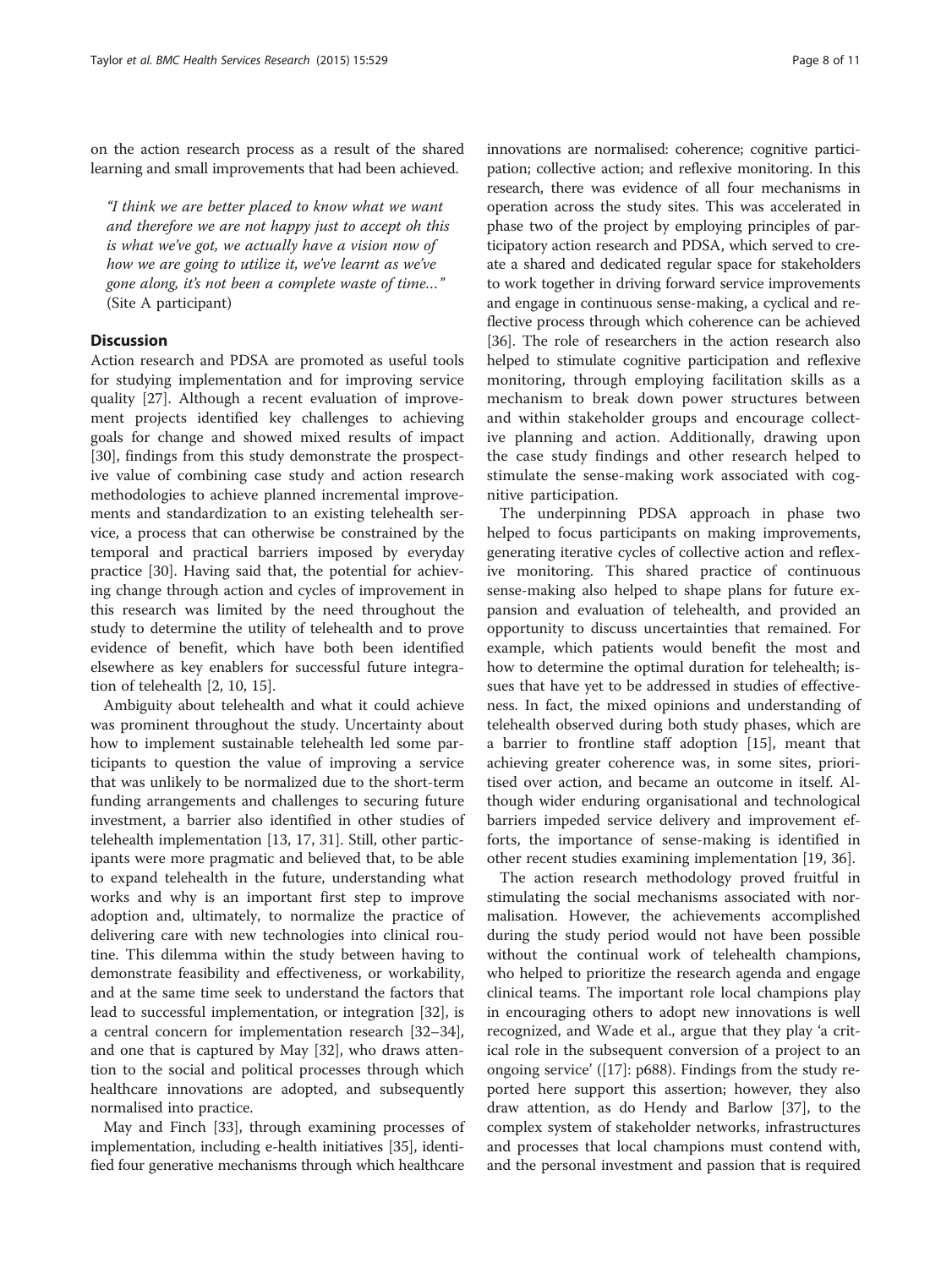to initiate change. This raises questions about who should take responsibility for delivering such a complex service, and the training and support that may be required if frontline staff are expected to add these duties to their existing role.

The multiple stakeholder map and fragility of adoption processes raises an equally important question about who should act as the local lead for service improvement projects, and the implications this might have for engaging relevant stakeholder groups. In this study, despite the combined efforts of the research team and telehealth champions, certain key actors, including primary care providers and new clinical commissioners, were difficult to engage, without whom it proved difficult to embed change and make improvements or expansions that required additional finance. What's more, although feedback was sought from users of telehealth about discharge options and new equipment, their exclusion as stakeholders in the action research raises questions about whom the service improvements were for, and whether or not they reflected the needs of end users. These points demonstrate the importance of engaging all stakeholders as equal partners if we are to maximize the potential for achieving change through action and ensure that plans for improvement meet the needs of all parties [\[38\]](#page-10-0).

Difficulties measuring the impact of action research pose an additional limitation of using this method for service improvement and learning [[25\]](#page-9-0). In this study, improvement was defined in various ways, depending on local acceptance and opinion of telehealth, and the implementation issues that emerged over time in each site. This made it difficult for participants to select outcomes to measure, and although the process of sense-making and the incremental improvements and standardization were reported to improve telehealth adoption, in reality the impact of these changes were difficult to quantify.

The non-linearity and inter-relatedness of adoption processes pose another challenge for research that attempts to generate knowledge about the factors that may enable, or alternatively, inhibit adoption of new innovations, or that focuses on implementation without paying attention to how this may influence, and be influenced by, adoption at the individual, organisational and national levels [[10, 18\]](#page-9-0). The longitudinal nature of this research, which enabled processes of adoption to be studied in four sites over a two year period, further validates the need to examine implementation over time [\[1](#page-9-0)], which in this study increased understanding of the interrelatedness of organisational, technological and clinical changes required to embed telehealth into a healthcare system that is constantly in flux; and the difficulties of driving forward such change when one or two key barriers cannot be overcome.

# Conclusions

Mainstreaming telehealth remains on the policy agenda, and despite the mixed evidence of effectiveness, solutions for embedding the use of remote care technologies continue to be pursued [\[39](#page-10-0)]. In this study, action research and service improvement methodology helped to accelerate key social mechanisms associated with the normalisation of new innovations, and allowed them to flow more freely across multiple stakeholder networks. However, while key improvements were achieved, uncertainty about the future of telehealth remained, and the appropriateness of employing these methods to embed complex innovations into routine practice is less certain, particularly when, for interventions like telehealth, consensus around evidence of clinical and cost effectiveness is yet to be established. Uncertainty about evidence of benefit was identified as an enduring barrier to mainstreaming telehealth, affecting adoption in practice and making it difficult to secure investment within organizations increasingly driven to prioritize cost savings over other, equally important, policy goals.

The study timing is also an important consideration, because of the type of telehealth applications being deployed and the significant organisational and technological changes within the English National Health Service during the period of research [\[40](#page-10-0)]. In the study sites, this resulted in many of the local decision-makers changing, existing networks being weakened or dismantled, and services and technologies being re-configured and modernised. These changes acted as a barrier to engaging relevant stakeholders in the action research, and limited the capacity of some participants to achieve change due to other emerging priorities. The study findings should therefore be interpreted temporally, and it could be that in a more static climate, service improvement projects are more successful; however, the interplay of factors that can affect adoption and implementation of new and complex innovations are likely to require an improvement approach that is embedded into service design, as opposed to a standalone project.

Like other research, this study draws attention to the limitations of applying strictly controlled trial conditions to examine the effects of telehealth [\[4](#page-9-0), [31](#page-9-0)], which as a technology is still, to some extent, at an early stage of being developed and understood [[41](#page-10-0)]. Although further developmental and feasibility research could help to determine why and how telehealth can be applied in particular settings, the complexity of technology-enabled care services means that evidence of cost effectiveness may on its own not provide the certainty that will encourage investment and normalisation [[20,](#page-9-0) [41](#page-10-0)]. Increasingly, evaluations of complex interventions adopt a range of different approaches and methods to understand the processes and factors affecting implementation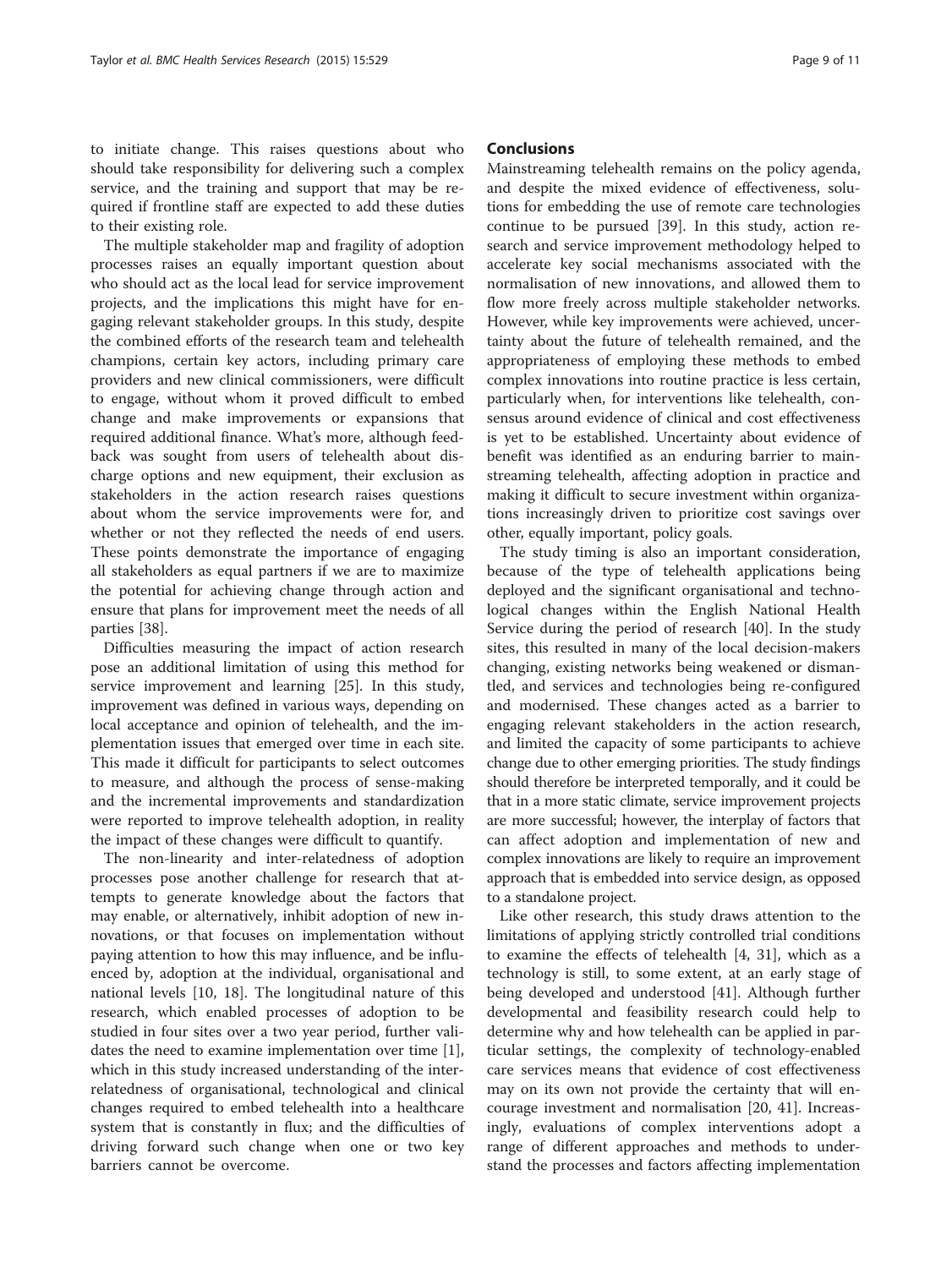<span id="page-9-0"></span>[27, 31, [42, 43](#page-10-0)]. However, for complex technologies that involve new stakeholders, networks and data not previously part of the healthcare environment, perhaps research now needs to turn its attention to identifying and testing new outcomes in order that future studies can apply more appropriate techniques for measuring the impact of telehealth, and to help inform the development of robust tools to evaluate local service provision.

#### Competing interests

The authors declare that they have no competing interests.

#### Authors' contributions

JT carried out the study and drafted the manuscript. EC carried out the study and helped to draft the manuscript. GM, BW and MH conceived of the study, and participated in its design and coordination and helped to draft the manuscript. All authors read and approved the final manuscript.

#### Acknowledgements

The authors thank all participating staff for their time and valuable contributions, particularly the local lead collaborators in each site without whom the study would not have been possible. This study was funded by a grant from the Assisted Living Innovation Platform, with support from the Technology Strategy Board and the Economic and Social Research Council.

#### Author details

<sup>1</sup>Department of Health Sciences, University of York, Area 4, 2nd Floor, ARRC Building, Heslington, York YO10 5DD, UK. <sup>2</sup>School of Health and Related Research, University of Sheffield, Regent Court, 30 Regent Street, Sheffield S1 4DA, UK. <sup>3</sup>Department of Sociological Studies, University of Sheffield, Elmfield, Northumberland Road, Sheffield S10 2TU, UK.

# Received: 7 March 2015 Accepted: 23 November 2015 Published online: 01 December 2015

#### References

- 1. Hendy J, Chrysanthaki T, Barlow J, Knapp M, Rogers A, Sanders C, et al. An organisational analysis of the implementation of telecare and telehealth: the whole systems demonstrator. BMC Health Serv Res. 2012;12:403. doi[:10.1186/1472-6963-12-403.](http://dx.doi.org/10.1186/1472-6963-12-403)
- 2. Lluch M, Abadie F. Exploring the role of ICT in the provision of integrated care – evidence from eight countries. Health Policy. 2013;111(1):1–13. doi[:10.1016/j.healthpol.2013.03.005.](http://dx.doi.org/10.1016/j.healthpol.2013.03.005)
- 3. Kuipers P, Humphreys JS, Wakerman J, Wells R, Jones J, Entwistle P. Collaborative review of pilot projects to inform policy: A methodological remedy for pilotitis? Aust New Zealand Health Policy. 2008;5:17. doi[:10.1186/1743-8462-5-17](http://dx.doi.org/10.1186/1743-8462-5-17).
- 4. Law LM, Wason JM. Design of telehealth trials–introducing adaptive approaches. Int J Med Inform. 2014;83(12):870–80. doi[:10.1016/j.ijmedinf.2014.09.002.](http://dx.doi.org/10.1016/j.ijmedinf.2014.09.002)
- 5. Udsen FW, Hejlesen O, Ehlers LH. A systematic review of the cost and cost-effectiveness of telehealth for patients suffering from chronic obstructive pulmonary disease. J Telemed Telecare. 2014;20(4):212–20. doi[:10.1177/1357633X14533896](http://dx.doi.org/10.1177/1357633X14533896).
- 6. Mistry H. Systematic review of studies of the cost-effectiveness of telemedicine and telecare. Changes in the economic evidence over twenty years. J Telemed Telecare. 2012;18(1):1–6. doi[:10.1258/jtt.2011.110505.](http://dx.doi.org/10.1258/jtt.2011.110505)
- 7. Cartwright M, Hirani SP, Rixon L, Beynon M, Doll H, Bower P, et al. Effect of telehealth on quality of life and psychological outcomes over 12 months (Whole Systems Demonstrator telehealth questionnaire study): nested study of patient reported outcomes in a pragmatic, cluster randomised controlled trial. BMJ. 2013;346:f653. doi[:10.1136/bmj.f653.](http://dx.doi.org/10.1136/bmj.f653)
- 8. Henderson C, Knapp M, Fernandez JL, Beecham J, Hirani SP, Cartwright M, et al. Cost effectiveness of telehealth for patients with long term conditions (Whole Systems Demonstrator telehealth questionnaire study): nested economic evaluation in a pragmatic, cluster randomised controlled trial. BMJ. 2013;346:f1035. doi:[10.1136/bmj.f1035.](http://dx.doi.org/10.1136/bmj.f1035)
- Steventon A, Bardsley M, Billings J, Dixon J, Doll H, Hirani S, et al. Effect of telehealth on use of secondary care and mortality: findings from the Whole System Demonstrator cluster randomised trial. BMJ. 2012;344:e3874. doi[:10.1136/bmj.e3874](http://dx.doi.org/10.1136/bmj.e3874).
- 10. Ulucanlar S, Faulkner A, Peirce S, Elwyn G. Technology identity: the role of sociotechnical representations in the adoption of medical devices. Soc Sci Med. 2013;98:95–105. doi:[10.1016/j.socscimed.2013.09.008.](http://dx.doi.org/10.1016/j.socscimed.2013.09.008)
- 11. Greenhalgh T, Robert G, Macfarlane F, Bate P, Kyriakidou O. Diffusion of innovations in service organizations: systematic review and recommendations. Milbank Q. 2004;82(4):581–629. doi[:10.1111/j.0887-378×.2004.00325.x.](http://dx.doi.org/10.1111/j.0887-378%C3%97.2004.00325.x)
- 12. Brewster L, Mountain G, Wessels B, Kelly C, Hawley M. Factors affecting front line staff acceptance of telehealth technologies: a mixed-method systematic review. J Adv Nurs. 2014;70(1):21–33. doi:[10.1111/jan.12196.](http://dx.doi.org/10.1111/jan.12196)
- 13. Joseph V, West RM, Shickle D, Keen J, Clamp S. Key challenges in the development and implementation of telehealth projects. J Telemed Telecare. 2011;17(2):71–7. doi:[10.1258/jtt.2010.100315](http://dx.doi.org/10.1258/jtt.2010.100315).
- 14. Sanders C, Rogers A, Bowen R, Bower P, Hirani S, Cartwright M, et al. Exploring barriers to participation and adoption of telehealth and telecare within the Whole System Demonstrator trial: a qualitative study. BMC Health Serv Res. 2012;12:220. doi[:10.1186/1472-6963-12-220](http://dx.doi.org/10.1186/1472-6963-12-220).
- 15. Taylor J, Coates E, Brewster L, Mountain G, Wessels B, Hawley MS. Examining the use of telehealth in community nursing: identifying the factors affecting frontline staff acceptance and telehealth adoption. J Adv Nurs. 2015;71(2):326–37. doi:[10.1111/jan.12480](http://dx.doi.org/10.1111/jan.12480).
- 16. Fairbrother P, Ure J, Hanley J, McCloughan L, Denvir M, Sheikh A, et al. Telemonitoring for chronic heart failure: the views of patients and healthcare professionals-a qualitative study. J Clin Nurs. 2014;23(1-2):132–44. doi:[10.1111/jocn.12137.](http://dx.doi.org/10.1111/jocn.12137)
- 17. Wade VA, Eliott JA, Hiller JE. Clinician acceptance is the key factor for sustainable telehealth services. Qual Health Res. 2014;24(5):682–94. doi[:10.1177/1049732314528809.](http://dx.doi.org/10.1177/1049732314528809)
- 18. Rogers EM. Diffusion of Innovations. 5th ed. New York: The Free Press; 2003.
- 19. Greenhalgh T, Procter R, Wherton J, Sugarhood P, Shaw S. The organising vision for telehealth and telecare: discourse analysis. BMJ Open. 2012;2(4). doi:[10.1136/bmjopen-2012-001574](http://dx.doi.org/10.1136/bmjopen-2012-001574).
- 20. May C. Agency and implementation: understanding the embedding of healthcare innovations in practice. Soc Sci Med. 2013;78:26–33. doi[:10.1016/j.socscimed.2012.11.021.](http://dx.doi.org/10.1016/j.socscimed.2012.11.021)
- 21. Eather B, Chiarella M, Donoghue J. Plan, Do, Study, Act cycles, as an alternate to action research for clinically based inquiry. Int J Res Nurs. 2013;4(2):34–9.
- 22. Achterkamp MC, Vos JFJ. Investigating the use of the stakeholder notion in project management literature, a meta-analysis. Int J Proj Manage. 2008;26(7):749–57. doi:[10.1016/j.ijproman.2007.10.001](http://dx.doi.org/10.1016/j.ijproman.2007.10.001).
- 23. Spencer L, Ritchie J, O'Connor W. Analysis: practices, principles and processes. In: Ritchie J, Lewis J, editors. Qualitative Research Practice: A Guide for Social Science Students and Researchers. London: Sage; 2003. p. 199–218.
- 24. Winter R, Munn-Giddings C. A Handbook for Action Research in Health and Social Care. London: Routledge; 2001.
- 25. Taylor MJ, McNicholas C, Nicolay C, Darzi A, Bell D, Reed JE. Systematic review of the application of the plan-do-study-act method to improve quality in healthcare. BMJ Qual Saf. 2014;23(4):290–8. doi:[10.1136/bmjqs-2013-001862.](http://dx.doi.org/10.1136/bmjqs-2013-001862)
- 26. Reason P, McArdle K. Brief notes on the theory and practice of action research. In: Becker S, Bryman A, editors. Understanding Research Methods for Social Policy and Practice. London: The Polity Press; 2004.
- 27. Peters DH, Adam T, Alonge O, Agyepong IA, Tran N. Implementation research: what it is and how to do it. BMJ. 2013;347:f6753. doi:[10.1136/bmj.f6753](http://dx.doi.org/10.1136/bmj.f6753).
- 28. Guba E, Lincoln Y. Competing paradigms in qualitative research. In: Denzin N, Lincoln Y, editors. Handbook of Qualitative Research. Thousand Oaks, CA: Sage; 1994. p. 105–17.
- 29. Bradbury-Huang H. What is good action research?: Why the resurgent interest? Act Res. 2010;8(1):93–109. doi:[10.1177/1476750310362435.](http://dx.doi.org/10.1177/1476750310362435)
- 30. Dixon-Woods M, McNicol S, Martin G. Ten challenges in improving quality in healthcare: lessons from the Health Foundation's programme evaluations and relevant literature. BMJ Qual Saf. 2012;21(10):876–84. doi[:10.1136/bmjqs-2011-000760.](http://dx.doi.org/10.1136/bmjqs-2011-000760)
- 31. Chrysanthaki T, Hendy J, Barlow J. Stimulating whole system redesign: Lessons from an organizational analysis of the Whole System Demonstrator programme. J Health Serv Res Policy. 2013;18(1 suppl):47–55. doi[:10.1177/1355819612474249.](http://dx.doi.org/10.1177/1355819612474249)
- 32. May C. A rational model for assessing and evaluating complex interventions in health care. BMC Health Serv Res. 2006;6:86. doi:[10.1186/1472-6963-6-86.](http://dx.doi.org/10.1186/1472-6963-6-86)
- 33. May C, Finch T. Implementing, Embedding, and Integrating Practices: An Outline of Normalization Process Theory. Sociology. 2009;43(3):535–54. doi[:10.1177/0038038509103208.](http://dx.doi.org/10.1177/0038038509103208)